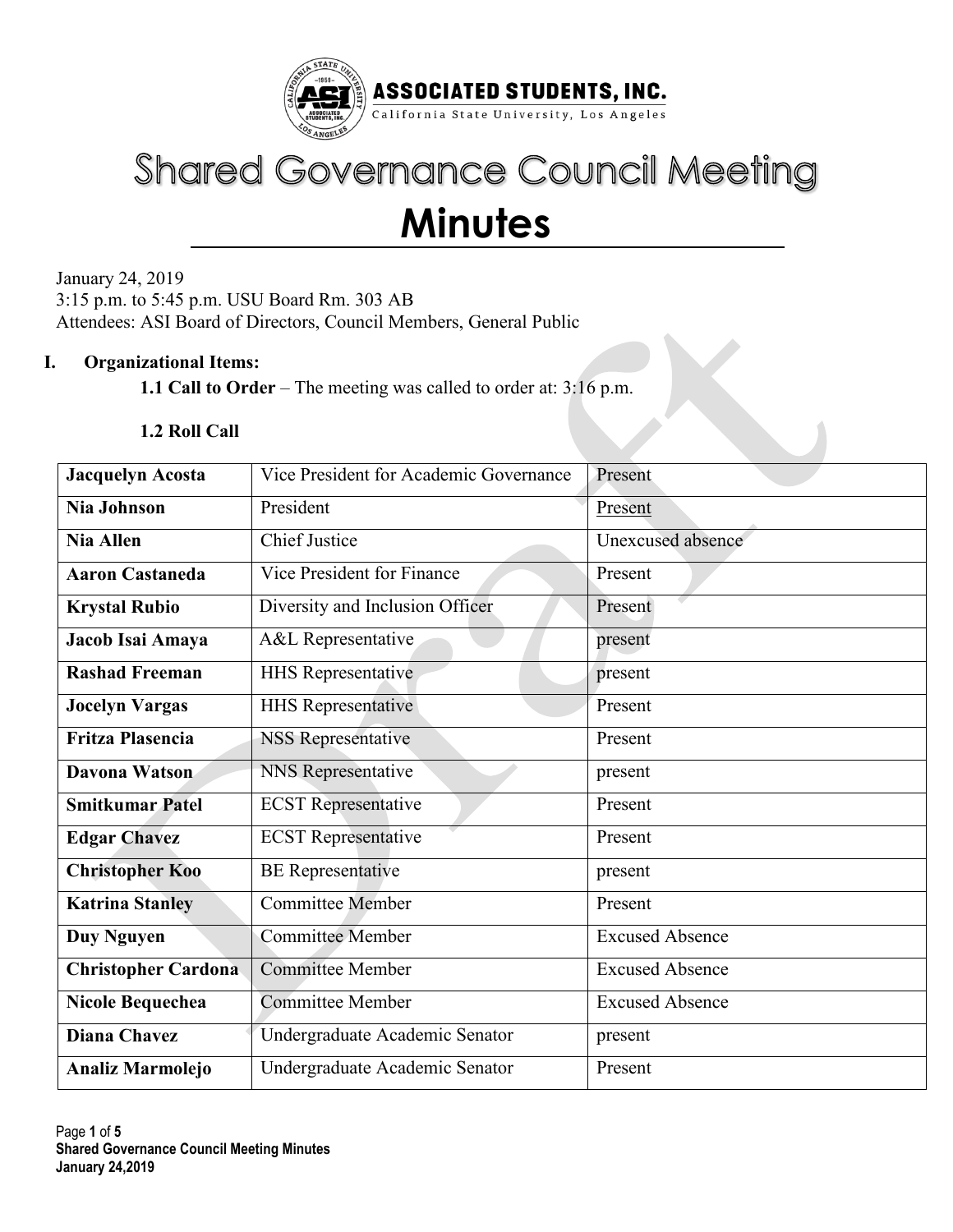| <b>Medrik Minassian</b> | Graduate Academic Senator               | Present                |
|-------------------------|-----------------------------------------|------------------------|
| <b>Jasmine Ramos</b>    | Undergraduate Academic Senator          | Present                |
| <b>Marcus Rodriguez</b> | Dir. Gov. Affairs & Leadership Programs | Present                |
| David San               | <b>Secretary Treasurer</b>              | present                |
| <b>Selene Castillo</b>  |                                         | <b>Unexcused Tardy</b> |
| <b>Gallery Guests</b>   |                                         | None                   |

#### **Adoption of the Agenda:**

| <b>Offered By:</b> J.Amaya |                                                                  |                |  | Seconded by:   A.Castaneda |  |                       |  |  |
|----------------------------|------------------------------------------------------------------|----------------|--|----------------------------|--|-----------------------|--|--|
|                            | Motion to approve the adoption of the agenda for January 24,2019 |                |  |                            |  |                       |  |  |
| Consensus                  |                                                                  | <b>Opposed</b> |  | <b>Abstained</b>           |  | <b>Motion: Passed</b> |  |  |

#### **Adoption of the Minutes:**

| <b>Adoption of the Minutes:</b>                                  |  |                |           |                               |                       |
|------------------------------------------------------------------|--|----------------|-----------|-------------------------------|-----------------------|
| <b>Offered By:</b>                                               |  | A. Castaneda   |           | <b>Seconded by:</b> R.Freeman |                       |
| Motion to approve the adoption of the agenda for January 24,2019 |  |                |           |                               |                       |
| <b>Consensus</b>                                                 |  | <b>Opposed</b> | $\bullet$ | <b>Abstained</b>              | <b>Motion: Passed</b> |

## **II. Public Forum/Announcement:**

- 2.1 This time is allotted for members of the public to make announcements and/ or address the committee. – None
	- **Recognize M.Minassian @ 3:18PM**

## **III. Reports**

3.1 **Vice President for Academic Governance** – reports on having interviews for students who are interested in becoming committee members. Also, talked about executive meetings that will be scheduled with Provost and Executive Vice President of Student Affairs Lynn Mahoney in regard to student concerns and feedback from open deliberation.

## 3.2 **Academic Senators** –

- **D. Chavez** is focusing this semester on advising process for students, how to make it a student friendly process and understanding specific issues students are having with advisors and advising concerns. Also, wants to help with recruitment of students for committees.
- **A. Marmolejo** will be focusing on the resources accessible for students through ASI such as committee members and specific issues they have that can be brought up in the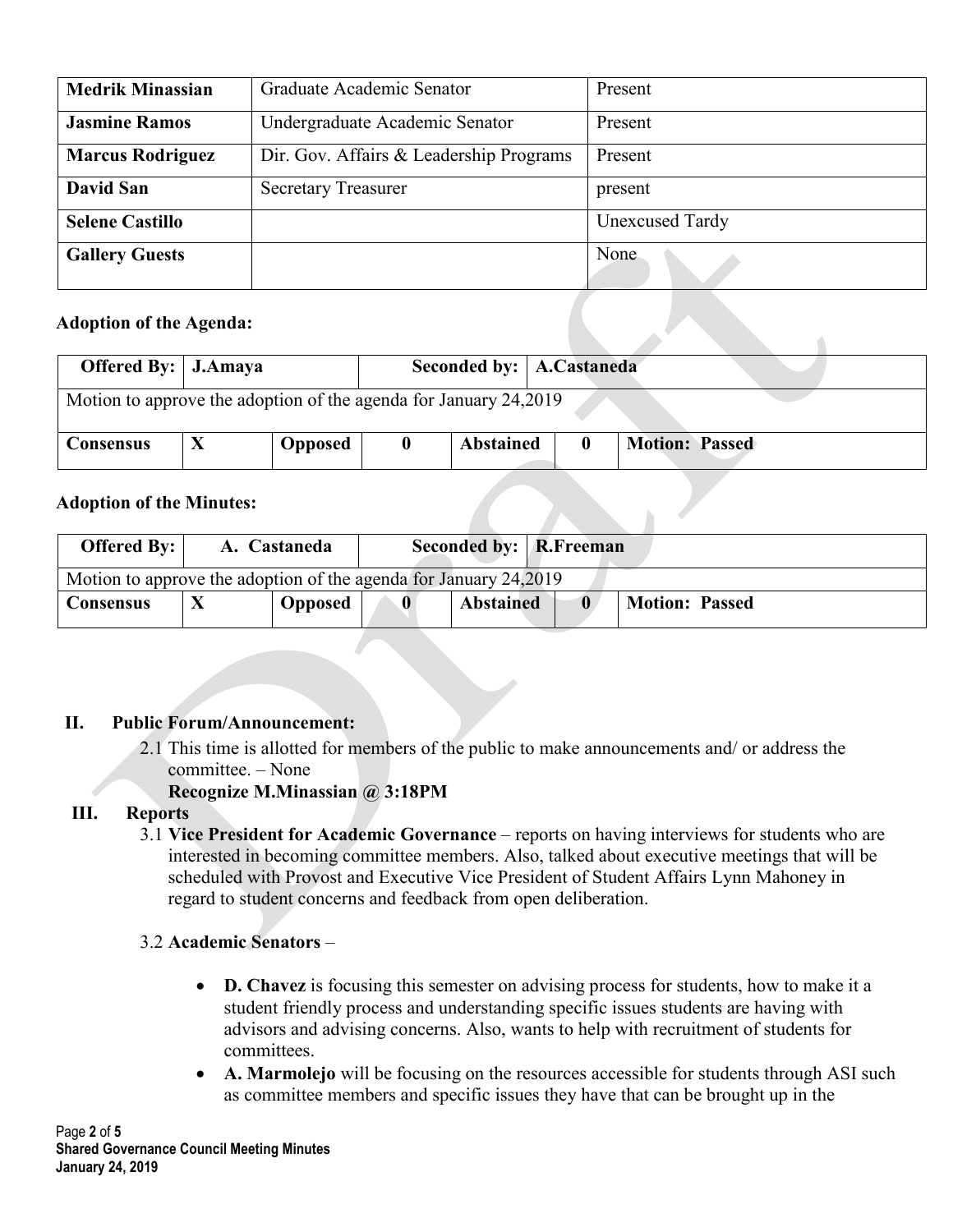Academic Senate. Also, working on the transparency of how information reaches the students from the committee's academic senators actually attend.

- **M. Minassian** finalized details with Dean Brown for graduate reception. New details added about ASI hosting 2 awards : leadership award and service and community award. He encourages anyone to rsvp to Graduate and Faculty Research commemoration for a chance at networking with faculty, staff and researchers that will benefit your connections for grad school.
- **J.Ramos - none**

#### 3.3 **Committee Representatives –**

- **E.Chavez** talks about his committee report on allocation of money and what activities are school is funding such as eagle rocket.
- **J. Amaya** talks about what is trending for funding the IRA. Expressed concern about department chairs asking for funding with no transparency of where the funding will go. Also, expressed concern for department chairs asking for funding but not showing proof of asking for funding from other sponsors because they will receive funding from IRA. Recognized Selene @3:28pm
- **S. Castillo-** expressed concern for poor training of professors in handling money issues when asking IRA for funding. Also, professors are unaware of being able to collaborate with ASI for events that can also be funded through ASI. Concerned on funding being provided for Clubs/Orgs with little transparency of where the funding is going.
- **A. Castaneda** will be discussing fees at the next shared governance meeting.
- **C.Koo-** First meeting for Board of Trustees held expressing concern for the 2.3 million lost in endownment. Moving forward with strategies to stay out of debt.

## **IV. Discussion Item**

**a. Open Deliberation:** The council assigned duties for helping in the event. 3 duties were assigned : Task Force, Marketing and Facilitating.

**b. College Curriculum Committees: J. Vargas-** will be going to social work event and will be bringing up student concerns. Reaching out to students who will be interested in joining her for the event.

**F.Palencia –** waiting on the dean about curriculum but no reply, yet.

**E. Chavez-** working on collaborating a meeting with all of the Org/Club presidents for ECST clubs.

**C.Koo-** focusing on club involvement, students of B & E graduation rates. Has concluded that many students of Business college are not graduating in 4 years because students are switching their option within the department.

**c. College-Specific Committees Recruitment: J. Acosta working on how faculty can help ASI w/ recruitment for committees and student involvement.**

**d. Internal Communication: The Council will brainstorm strategies in effort to better the communication between ASI units and increase familiarity with the functions of each area.** 

#### **VI. Adjournment**

Page **3** of **5 Shared Governance Council Meeting Minutes January 24, 2019**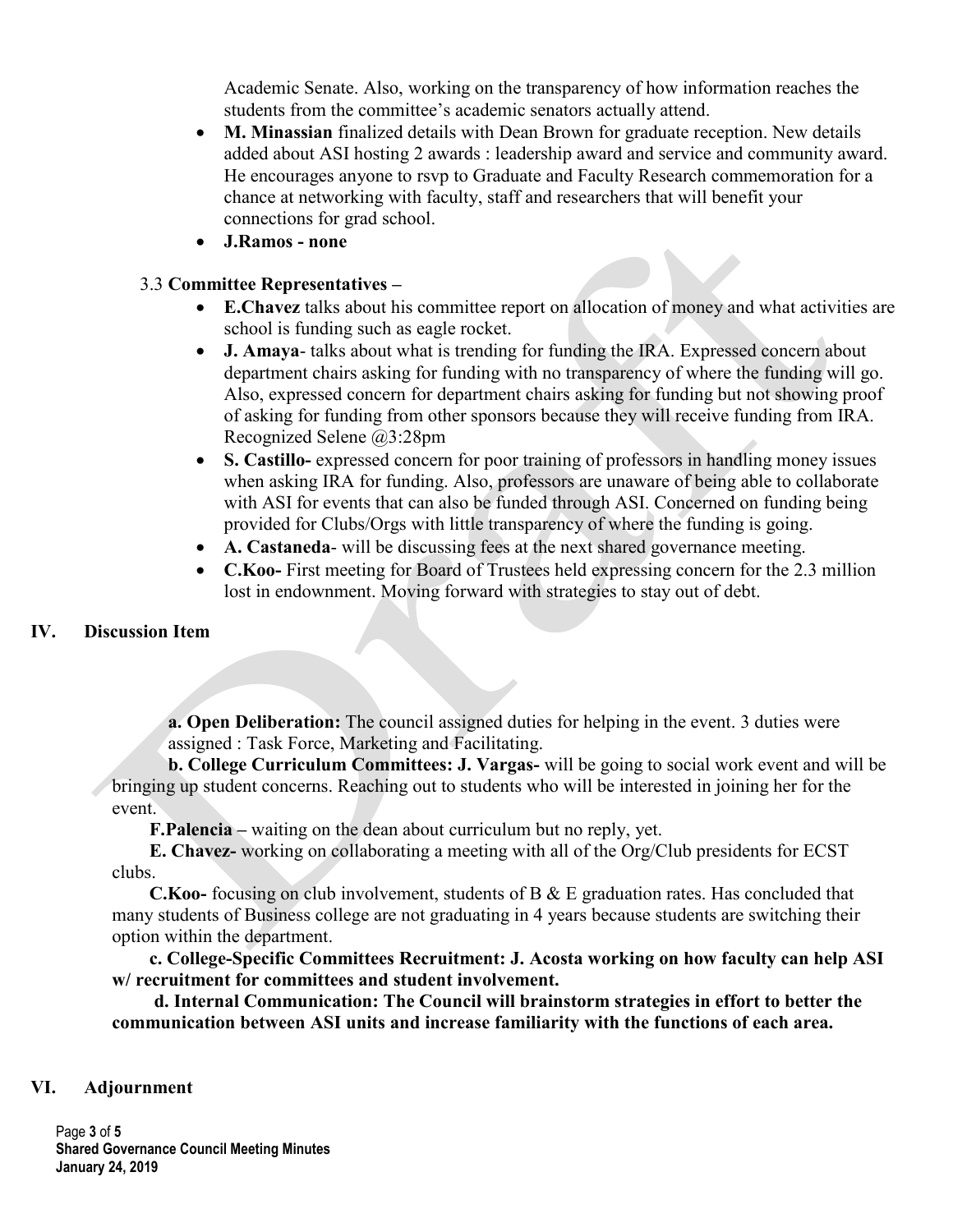|                                           | <b>Offered By:</b>   <b>M.Minassian</b> |                |                  | Seconded by:     |          | A. Castaneda          |
|-------------------------------------------|-----------------------------------------|----------------|------------------|------------------|----------|-----------------------|
| Meeting adjourned at $\frac{5:00}{5}$ pm. |                                         |                |                  |                  |          |                       |
| <b>Vote Tally:</b>                        |                                         |                |                  |                  |          |                       |
| Consensus                                 | X                                       | <b>Opposed</b> | $\boldsymbol{0}$ | <b>Abstained</b> | $\bf{0}$ | <b>Motion: Passed</b> |

# **Associated Students, Inc. Shared Governance Council Meeting Summary of Actions Taken January 24,2019**

# **Adoption of the Agenda:**

| <b>Offered By:</b> D. Chavez                                     |  |                |  | Seconded by: N. Johnson |  |                       |  |
|------------------------------------------------------------------|--|----------------|--|-------------------------|--|-----------------------|--|
| Motion to approve the adoption of the agenda for October 11,2018 |  |                |  |                         |  |                       |  |
| <b>Consensus</b>                                                 |  | <b>Opposed</b> |  | <b>Abstained</b>        |  | <b>Motion: Passed</b> |  |
|                                                                  |  |                |  |                         |  |                       |  |

# **Adoption of the Minutes:**

| <b>Offered By:</b>                                                  |  | A. Castaneda   |          | Seconded by:   N. Aviles |              |                       |  |
|---------------------------------------------------------------------|--|----------------|----------|--------------------------|--------------|-----------------------|--|
| Motion to approve the adoption of the agenda for September 27, 2018 |  |                |          |                          |              |                       |  |
| <b>Consensus</b>                                                    |  | <b>Opposed</b> | $\bf{0}$ | <b>Abstained</b>         | $\mathbf{0}$ | <b>Motion: Passed</b> |  |

# **Adjournment**

| <b>Offered By:</b> M.Minassian  |   | Seconded by:<br>A.Castaneda |          |                  |          |                       |
|---------------------------------|---|-----------------------------|----------|------------------|----------|-----------------------|
| Meeting adjourned at $5:00$ pm. |   |                             |          |                  |          |                       |
| <b>Vote Tally:</b>              |   |                             |          |                  |          |                       |
| <b>Consensus</b>                | X | <b>Opposed</b>              | $\bf{0}$ | <b>Abstained</b> | $\bf{0}$ | <b>Motion: Passed</b> |